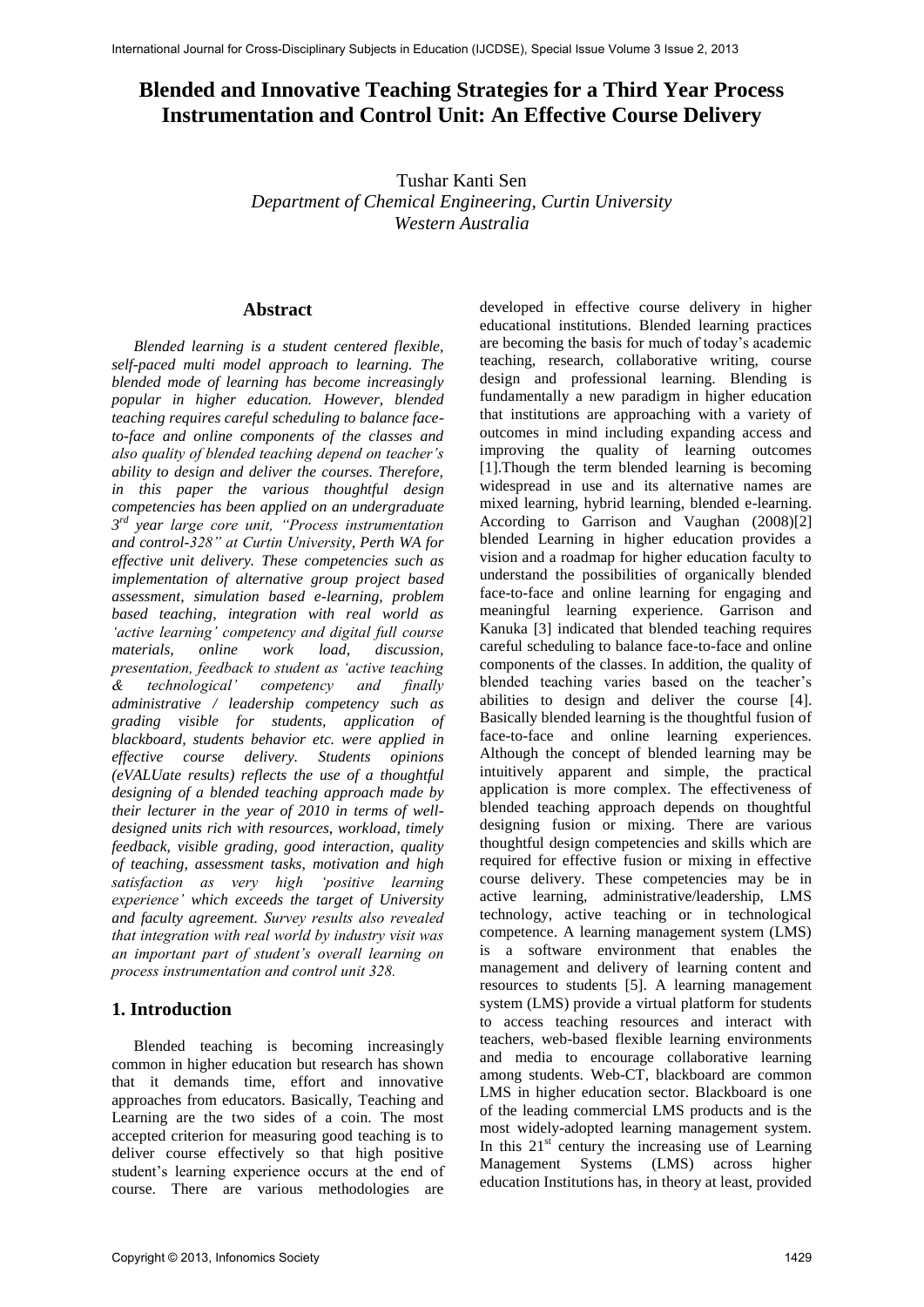the potential for rich learning environments for all students but there was really no hard evidence that it works with very effectiveness. As for example, blended learning sounds like a nice idea-mixing a traditional class room environment with online LMS components but what are the skills and competencies necessary for the successful of blended teaching approach? The author here trying to find answer by a comparative study difference in competency modes on a large undergraduate core unit at Curtin University, Perth WA. Garrison and Kanuka [3] commented that the combination of classroom and online LMS settings has simplicity but there is also a complexity to the concept which is evident in the wide variety of settings, diversity of the student population and their background and consequent learning designs. Therefore, instructor should use a thoughtful multimedia technology in learning design through LMS that are appropriate for the learning activities. This paper will explore the effectiveness of various mixing design competencies such as implementation of alternative group project based assessment, problem based teaching, integration with real world as 'active learning' competency and digital full course materials, online work load, discussion, presentation, feedback to student as 'active teaching and technological' competency and finally administrative / leadership competency such as grading visible for students, application of blackboard, students behavior etc. These various competencies are blended with traditional face-toface teaching in effective course delivery, unit design and in effective course management of an undergraduate large core unit, "Process instrumentation and control-328" at Curtin University, Perth WA which has been presented here as a case study. This has been measured by eVALUate survey reports as student's learning experience at the end of course. eVALUate is Curtin's online system for the gathering and reporting of feedback on teaching and learning both quantitatively and qualitatively. Research also indicates that students are the most qualified sources to report on the extent to which the learning experience was productive, informative, satisfying, or worthwhile. While opinions on these matters are not direct measures of instructor or course effectiveness, they are legitimate indicators of student satisfaction and there is substantial research linking student satisfaction to effective teaching [6]. Anwar [7] also mentioned that student's feedback based unit evaluation and teaching is an essential part for effective course delivery and effective learning experience to get effective unit outcomes. Student's feedback is used in over 90 percent of all colleges and universities in the United States and represent the most frequently used strategy for evaluating instructors and courses [8]. Overall this paper represents a constructive approach to "designing for effective learning" rather than planning for teaching.

## **2. Methodology and Data collection**

## **2.1. Participants from unit Process Instrumentation and Control 328**

Curtin University Perth is offering four year engineering undergraduate program and two years post graduate program. There are many core engineering units that students have to complete during their course of study. This study was conducted on undergraduate students taking 3rd year core unit "Process instrumentation and control 328 at semester 2, 2012. The students taking this unit are assumed that they have already learned the fundamentals of process principles, various unit operations in mass transfer processes, process heat transfer, reaction engineering. This unit syllabus covers the dynamics of various processes, equipment's and their control of operations, design of a control system etc. The unit is divided into lecture class, simulation based laboratory, miniproject and a site visit. Lecture class gives the solid foundation of theory. Laboratory experiments provide some small scale application of theory. Mini-project that is designed to include substantial practical application of equipment is useful in institutions. However field trips to process industries always allow the students to appreciate the relevance of the technological theory discussed in class and to experience their large scale application in real industrial situations.

Blackboard has been implemented here at Curtin University since 2009.This study was conducted on undergraduate students taking  $3<sup>rd</sup>$  year core unit "Process Instrumentation and Control" (ChE 328) at Curtin University, Western Australia campus, WA and Curtin Miri Campus, Malaysia in the years of 2009 and 2010 respectively. The unit coordinator is from Bentley campus. All study materials are available to the students through University-wide online learning resources 'Blackboard'. There were two batches of students and followed a common course outlines. The students were both male and female with similar educational background. In the year of 2009, semester 2, followed face-to-face class teaching with poor design blended competencies in 'active learning', in 'active teaching' and in 'administration/Leadership part, whereas following year of 2010 a face-to-face class teaching with thoughtful blended with various effective competencies on same unit (Process Instrumentation and Control) in semester 2 was implemented. The full digital course material was delivered through 'Blackboard' LMS during both the study year. Blackboard provides a password-protected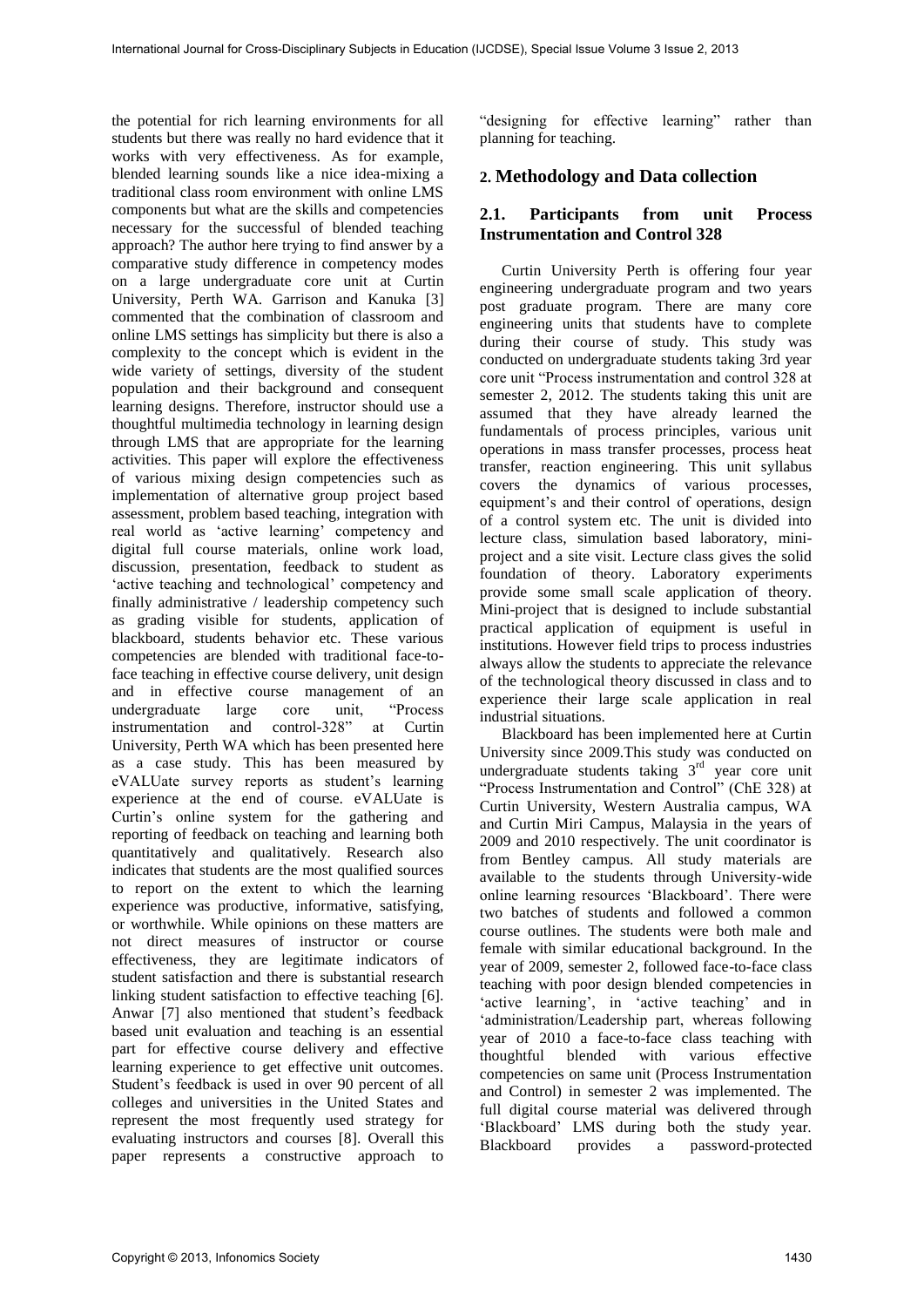environment and has administration tools that make teaching online easier [9].

#### **2.2. Measurement & data collection**

eVALUate is Curtin's online system for gathering and reporting student' perceptions of their learning experiences. Students can give feedback about their unit and their teacher-The eVALUate unit survey asks students their perceptions of what helps and hinders their achievement of unit learning outcomes, their motivation, engagement and their overall satisfaction with the unit at the end of course delivery. The eVALUate instrument is administered online through OASIS, the student portal. Students are notified by an official communications channel (OCC) message sent from the eVALUate team. The unit summary survey has eleven quantitative and two qualitative items [7, 10] prepared which had 11 questions: (1) The learning outcomes in this unit are clearly identified, (2) The learning experiences in this unit help me to achieve the learning outcomes, (3) The learning resources in this unit help me to achieve the learning outcomes, (4) The assessment tasks in this unit evaluate my achievement of the learning outcomes, (5) Feedback on my work in this unit helps me to achieve the learning outcomes, (6) The workload in this unit is appropriate to the achievement of the learning outcomes, (7) The quality of teaching in this unit helps me to achieve the learning outcomes, (8) I am motivated to achieve the learning outcomes in this unit, (9) I make best use of the learning experience in this unit, (10) I think about how I can learn more effectively in this unit and (11) Overall, I am satisfied with this unit. Responses to each item were based on scale designed by Curtin University from SA to UJ, where SA= strongly agree,  $A = \text{Agree}$ ,  $D = \text{Disagree}$ ,  $SD =$ strongly disagree and UJ = Unable to Judge. In addition, students are invited to make constructive comments on the qualitative items (limit of 600 characters) (item 12 to 13). Usually, more than 35% student's participation for a large unit is considered as representative in eVALUate survey. The quantitative and qualitative items are listed in Table 1.

#### **2.3. Industry visit and data collection**

Industry visit was part of learning components on this unit. Two different plant visits, namely Alcoa Kwinana Refinery WA and Coogee Chlor-Alkali Pty Ltd were organized towards end of semester period. One hundred and twenty five out of 145 students were taken part industry visit during three different afternoon sessions. As a general rule, no lectures classes are scheduled on site visit day. Students were taken by two buses for two different plants and it took one hour to reach the site from Curtin

University. The plant visit took place for two hours and two guides from each plant helped students to understand various sections of the plant. Initially a group of 20 students were entered into control room of the plant and a demonstrator was showed various processes with fully control system PI diagram. After that students were divided into two groups of 10 students each and visited the different sections of plant with guide. These activities have led the students to observe closely the real application of instrumentation and control to process industry. The students are able to correlate the relevance of the technologies discussed in class and to experience their application in industry and finally their professional role in an industry. A paper based anonymous questionnaire survey on industry visit was conducted after one week of industry visit. The survey has 9 quantitative and one qualitative item. The quantitative items were asked students to put their level of agreement with statement about (i) role of process control engineer (Q1), (ii) effective unit learning through plant visit (Q2-Q5), (iii) motivation  $(Q6)$ , (iv), coordination of the site visit  $(Q7)$ , and (v) overall satisfaction & site visit is an integral part of their learning (Q8-Q9). The anonymous answering style was used similar to the Curtin University online evaluating system- "eVALUate". Students may indicate Strongly Agree, Agree, Disagree, Strongly Disagree or Unable to Judge for each item. In addition, students were asked to put constructive comments on the qualitative item in order to improve learning outcomes from the plant visit.

## **3. Results and discussion**

## **3.1. Implementation of activities to encourage student learning and student perception based on quantitative survey**

The eVALUate survey results on the unit are reported in terms of Full Unit Report (FUR) and a Unit Summary Report (USR). USRs are automatically published and anybody from Curtin can access the online report. Overall student perceptions were negative in the year of 2009 (see Table 2) whereas very high positive student's learning experience is found in the year of 2010 (see Table 3). This high positive student's learning experience is mainly due to effective and innovative teaching strategies of blended teaching approach. Student's enrolment on this unit for both the year was above 170. But student's response rate was 40% in the year of 2009, whereas response rate was 43% in the year of 2010. The industry visit survey results (see Table 4) indicated that the percentage of agreement on overall learning unit outcomes through integral plant visit was 78%. The average agreement for all the items was found as 66%. The item wise results analyses are given below: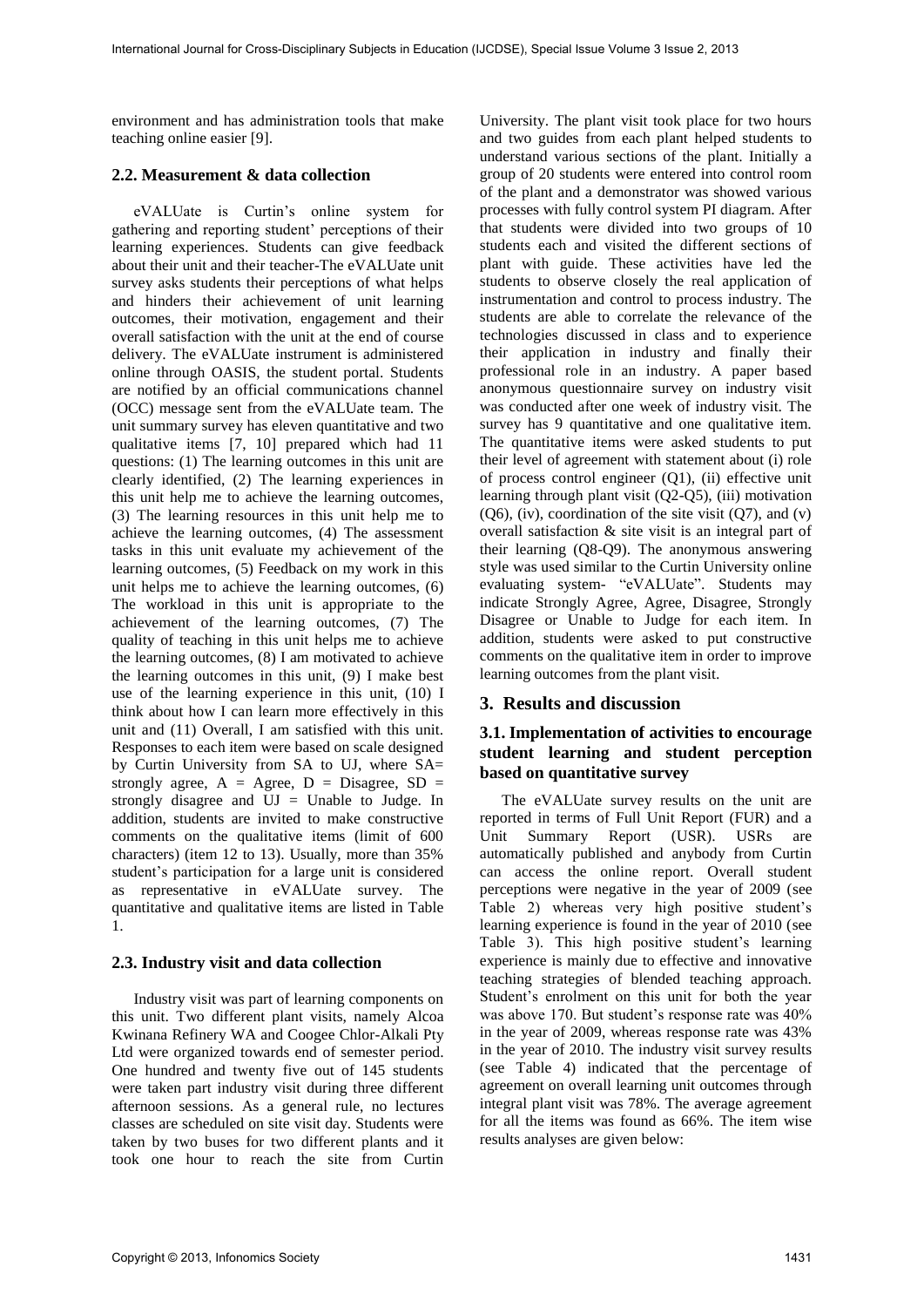#### **A-1: Difference in overall student satisfaction and student engagement**

Student satisfaction and student engagement are two concepts that are mutually supportive because student experience in formal and informal components of the academic system are the basis for students determining the extent of belonging and the benefit their university experience provides them [11]. Satisfaction has been widely used as one of the important parameter to evaluate learning important parameter to evaluate learning effectiveness in academic institution [12]. Higher student satisfaction is the results of good learning and effective course delivery. It has been found from Table 3 that very high positive student's satisfaction of 90% in the year of 2010 compared to only 37% in the year of 2009 (see Table-2). Moreover in 2010 unit agreement all 11 items was much above the University or Faculty agreement. Here the instructor effectively integrated the use of technology with face-to-face class teaching that is meaningful and relevant to the student. On the other hand all 11 quantitative items were far below the University or Faculty agreement in the year of 2009. The very high positive students learning experience in the year of 2010 is due to the effective fusion of various competencies with blended teaching approach. These effective fusion components are the implementation of class problem based teaching and learning, online additional resource material, discussion, work load, feedback and visible grading which were absent in the year of 2009.

The overall satisfaction of learning process instrumentation and control 328 from industry visit was found 78% with an average agreement for all the items of 66% (see Table 4). A total of 70% agreement was found for their motivation and learning this unit through industry visit. This study clearly demonstrated that students understand their job profile as a process control engineer for which highest level of student's agreement 80% (Q1) was obtained (see Table 4). A significant number of students (78%) agreement on Q9 perceived the plant visit is an important part of their unit learning and it should be retain with the unit outcome.

#### **A-2: The learning resources and the workload**

The learning resources in blended learning settings provide the content and course materials that learners access to achieve the planned learning outcomes. In learning settings that are technologyfacilitated, there are substantial amounts of course material provided for learners. Lecturer in the year of 2010 developed a range of learning resources to provide as many opportunities as possible to engage students and motivate learning. A range of learning resources, including lectures, PowerPoint presentation, I-lectures, effective reference book,

feedback, critical thinking, class problems and tutorials as active teaching and technological competency were applied. In the year of 2010, new components with respect to the year of 2009 were feedback, critical thinking through class problems, online discussion, additional resource material and tutorials. The e-valuate results on item 3 (see Table 3) i.e. "the learning resources in this unit help me to achieve outcomes was 88% agreement was found compared to only 56% (see Table 2) agreement in the year of 2009. As the objective of this unit is to learn, evaluate and apply the critical thinking and problem solving skills, the teacher provided rich learning materials including taking effective lecture class and vivid examples in his critical thinking through class problem solving which were not implemented effectively in the year of 2009. In the year of 2010, the instructor encourages students to participate in class problem solving and also encourage making more interaction with instructor during lecture class period and also provides the additional resources in terms of effective reference book, uploading solutions of class problems that ultimately encourage students to go deeper into the content of the course.

The instructor also facilities learning activities that help students to find explanation/solution of various problems/tutorial problems through problems/tutorial uploading the digital solution material in blackboard after each and every lecture class. These new learning activities were absent in the year of 2009. Moreover the instructor should take appropriate strategy to manage student workload to achieve the learning outcomes. There were 68% agreement (Table 2) on the workload in the year of 2009 and 98% agreement (Table 3) in the year of 2010. Again this is because of effective assessment tasks and effective workload strategy which were taken by the instructor in the year of 2010 compared to 2009. In 2009, there are many assessments components such as Test-1, Test-2, Final Test, Plant visit, Laboratory group project, Assignments but in 2010 only four assessments such as Mid-term Test, Final Test, Plant visit and Laboratory group project were implemented. The effectiveness of assessments was further reflected by USR results (Table 2 & Table 3), where only 54% agreement on assessment task components in 2009 (see Table 2) and 94% agreement on the same item was found in the year of 2010.

#### **A-3 Active teaching and feedback on my work**

The positive students learning experience largely depends on active teaching competency. The instructor should provide clear, detailed feedback on assignments and exams that enhance the learning experience. It is not an easy task for an instructor for large class student's environment. The instructor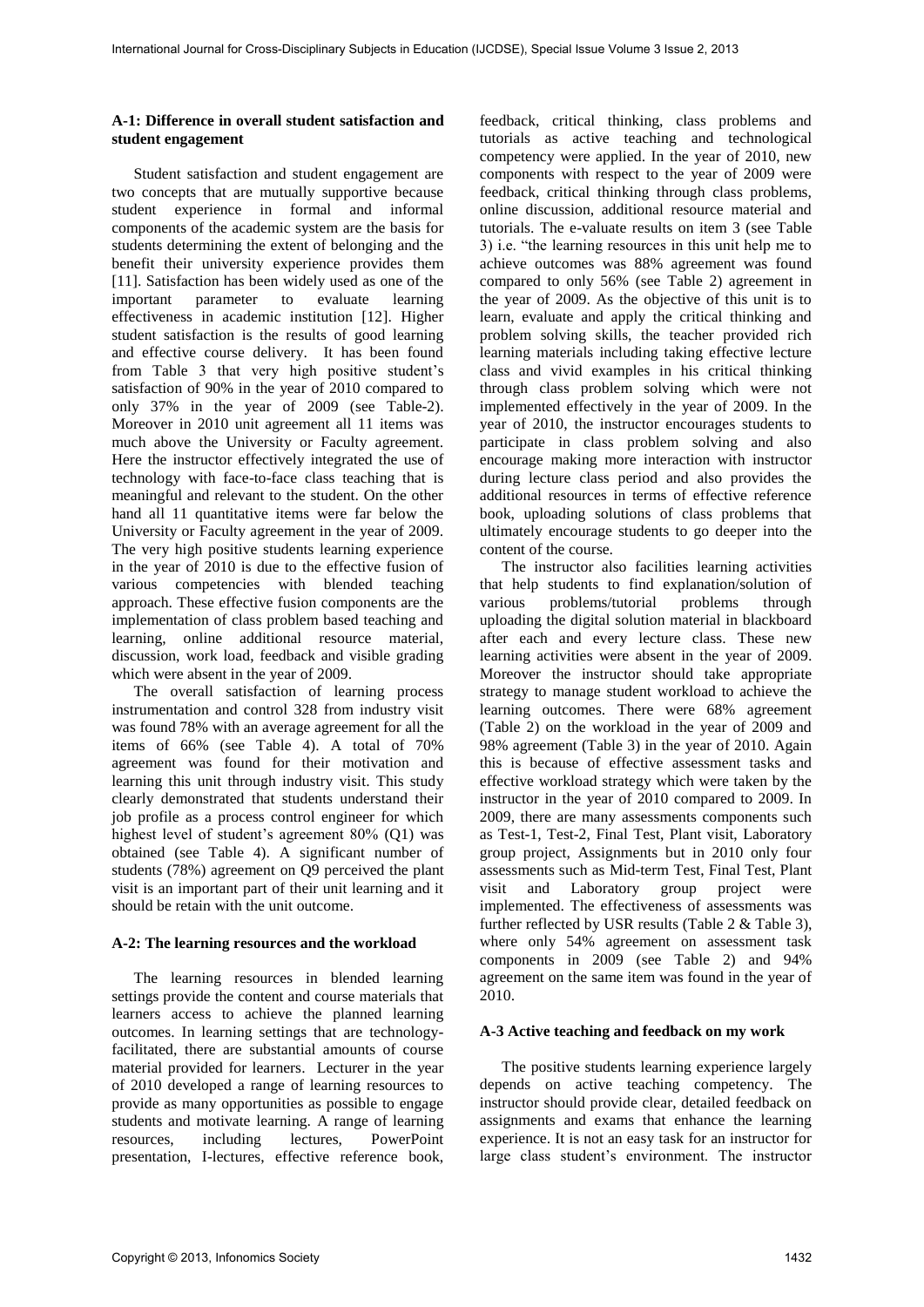should also makes grading visible to students. In the year of 2010, instructor provides clear feedback to the students by giving back of their valued test exam answer papers, valued assignments, expected student behavior, visible grading system and therefore high 84% agreement on feedback components (see Table 3) compare to only 42% agreement in the year of 2009 (see Table 2) was obtained.

#### **A-4: Student's engagements, Learning experience and the quality of teaching**

In Process Instrumentation & Control-328 unit, the curriculum is entirely problem based and project based. Each chapter of the unit starts with the theoretical background and immediately supported by analytical real life class problem solving. This will develop not only critical thinking and problem solving skills but also effectively engage students during class lecture period for large unit. There is also a group based mini project that has to be done at the end of course. Lecturer used to release mini project comprising problem statement, scope, guide line for expectation and report writing in the middle of semester period. Students used to form a team of maximum four members, distribute their work load among team members and do the project execution independently through the remaining semester period (approximately 6 weeks' time period) using various resource materials such as full lecture notes, reference book, data book, handbook, published journal articles etc. Project-based learning provides students with the opportunity to tackle real world situations that by their nature have no easy solution, or have no solution at the present time. Group based project work assessment is an alternative and effective assessment technique of outcome based education system. When effective group management processes are employed, clear assessment guidelines developed and communicated and valid and fair grading processes employed, the like hood of positive learning outcomes and student satisfaction with group activities is significantly increased. Therefore 88 % agreement on quality of teaching, 90% agreement on motivation and 93% agreement on effective positive learning experience (see Table3) are reflected in the year of 2010 which are far above level compared to 2009 year (see Table 2).

#### **A5: Student Perception based on Industry visit**

The feedback gathered from students was examined for comparative analysis and understanding of perceptions. The results revealed that, an average 66.2% of agreement were recorded from the feedbacks gathered for Question 1 to Question 9 of the survey, with the majority of responses (48%) classified under the "Agree" scale

(Table 4). The teacher's role is as supporter and facilitator of the student's new learning experience. Were the students motivated and inspired to learn through plant visit? Therefore responses on motivation of Question 6 (see Table 4) received the percentage of agreement with a total rate of 70%. Industrial visit make students understand the subject to its core. It also gives idea to students about their job profile once they start working. To know the student's learning experience it was asked question 1 i.e. from the plant visit, I could understand the job of a process control engineer and the percentage agreement was total 80% (see Table 4) Responses on question 1 also received the highest rate of agreement among the respondents with a total rate of 80%. A significant number of students (78%) on Q9 of Table 4 perceived the plant visit is an important part of their unit learning and it should retain with the unit outcome. Feedback related to the bridge between classroom theory and real world on positive students learning experience has been reflected by the responses of Q 1 to Q5 with total agreement of 48% to 80%.

#### Table 1. Quantitative and qualitative items used for Unit Evaluation [8, 14]

| <b>Ouantitative items:</b>                                       |
|------------------------------------------------------------------|
| The learning outcomes in this unit are clearly<br>1.             |
| identified.                                                      |
| The learning outcomes are what you are expected to               |
| know, understand or to be able to do in order to be              |
| successful in this unit                                          |
| The learning experiences in this unit help me<br>2.              |
| to achieve the learning outcomes                                 |
| The learning experiences could include: face-to-face             |
| lectures, tutorials, laboratories, clinical practicum,           |
| fieldwork, directed learning tasks, and online and               |
| distance education experiences.                                  |
| The learning resources in this unit help me to<br>3 <sub>1</sub> |
| achieve the learning outcomes.                                   |
| Learning resources could include print, multimedia               |
| and online study materials and equipment available               |
| in lectures, laboratories, clinics or studios.                   |
| The assessment tasks in this unit evaluate my<br>4.              |
| achievement of the learning outcomes                             |
| Assessment tasks are those which are rewarded by                 |
| marks, grades or feedback. Assessment tasks directly             |
| assess your achievement of the learning outcomes.                |
| Feedback on my work in this unit helps me to<br>5.               |
| achieve the learning outcomes.                                   |
| Feedback includes written or verbal comments on                  |
| your work.                                                       |
| The workload in this unit is appropriate to the<br>6.            |
| achievement of the learning outcomes.                            |
| includes class<br>attendance,<br>Workload<br>reading.            |
| researching, group activities and assessment tasks.              |
| The quality of teaching in this unit helps me<br>7.              |
| to achieve the learning outcomes.                                |
| Quality teaching occurs when knowledgeable and                   |
| enthusiastic teaching staff interacts positively with            |
| students in well-organized teaching and learning                 |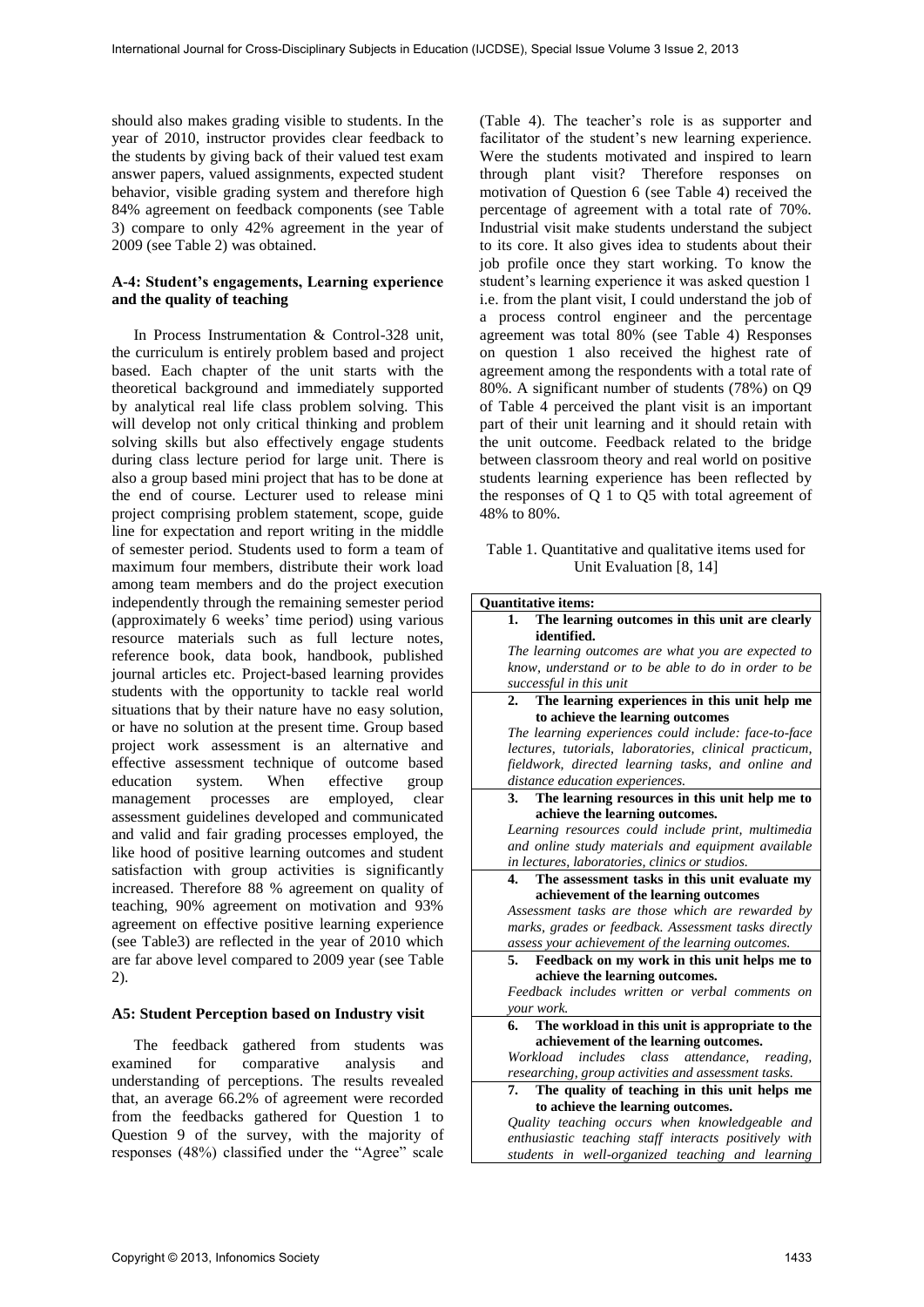| <i>experiences.</i>                                  |
|------------------------------------------------------|
| 8. I am motivated to achieve the learning            |
| outcomes in this unit.                               |
| Being motivated means having the desire or drive to  |
| learn, to complete tasks and to willingly strive for |
| goals.                                               |
| 9. I make best use of the learning experiences in    |
| this unit                                            |
| I prepare for and follow up on the learning          |
| experiences offered in this unit.                    |
| 10. I think about how I can learn more effectively   |
| in this unit.                                        |
| I take time to think about how I can learn more      |
| effectively.                                         |
| 11. Overall, I am satisfied with this unit.          |
| Overall, this unit provides a quality learning       |
| experience.                                          |
| <b>Oualitative items</b>                             |
| 12. What are the most helpful aspects of this unit?  |
| 13. How do you think this unit might be improved?    |

Table 2. Unit survey results for Process Instrumentation and Control 328 in the year 2009 [13]. Total enrolment = 171; Responses =  $69$ , Response rate  $= 40\%$  [13]

| eVALUate<br>quantitative items                                                                          | $\frac{0}{0}$<br>agreement | $\frac{0}{0}$<br>disagree<br>-ment | % unable<br>to judge |
|---------------------------------------------------------------------------------------------------------|----------------------------|------------------------------------|----------------------|
| 1.The<br>learning<br>this<br>in<br>outcomes<br>unit are<br>clearly<br>identified                        | 49                         | 51                                 | $\mathbf{0}$         |
| The<br>2.<br>learning<br>experiences in this<br>unit help me<br>to<br>achieve the learning<br>outcomes  | 51                         | 48                                 | 1                    |
| 3.The<br>learning<br>this<br>in<br>resources<br>unit help me<br>to<br>achieve the learning<br>outcomes  | 56                         | 41                                 | 3                    |
| 4.The<br>assessment<br>tasks in this unit<br>evaluate<br>my<br>achievement of the<br>learning outcomes  | 54                         | 45                                 | 1                    |
| 5. Feedback on my<br>work in this unit<br>helps me to achieve<br>the<br>learning<br>outcomes.           | 42                         | 57                                 | 1                    |
| 6The workload in<br>this<br>unit<br>is<br>appropriate to the<br>achievement of the<br>learning outcomes | 68                         | 30                                 | $\overline{2}$       |
| 7. The quality of<br>teaching in this unit<br>helps me to achieve<br>the<br>learning                    | 36                         | 61                                 | 3                    |

| outcomes                                                                 |    |    |                               |
|--------------------------------------------------------------------------|----|----|-------------------------------|
| 8. I am motivated<br>to achieve the<br>learning outcomes<br>in this unit | 52 | 45 | 3                             |
| 9.I make best use of<br>the learning<br>experiences in this<br>unit      | 64 | 32 | 4                             |
| 10.I think about<br>how I can learn<br>more effectively in<br>this unit. | 71 | 26 | 3                             |
| 11. Overall, I am<br>satisfied with this<br>unit                         | 37 | 61 | $\mathfrak{D}_{\mathfrak{p}}$ |

Table 3. Unit survey results for Process Instrumentation and Control 328 in the year 2010 [13]. Total enrolment = 191; Responses =  $82$ ,

| Response rate = $43\%$ [13]                                                                                  |               |                   |                |
|--------------------------------------------------------------------------------------------------------------|---------------|-------------------|----------------|
| eVALUate                                                                                                     | $\frac{0}{0}$ | $\frac{0}{0}$     | % unable       |
| quantitative items                                                                                           | agreement     | disagree<br>-ment | to judge       |
| 1.The<br>learning<br>this<br>outcomes<br>in<br>unit<br>clearly<br>are<br>identified                          | 91            | 9                 | 0              |
| 2.<br>The<br>learning<br>experiences in this<br>help me<br>unit<br>to<br>achieve the learning<br>outcomes    | 87            | 12                | 1              |
| 3.The<br>learning<br>this<br>in<br>resources<br>unit help me<br>to<br>achieve the learning<br>outcomes       | 88            | 10                | $\overline{c}$ |
| 4.The<br>assessment<br>tasks in<br>this<br>unit<br>evaluate<br>my<br>achievement of the<br>learning outcomes | 94            | 6                 | $\theta$       |
| 5.Feedback on my<br>work in this unit<br>helps me to achieve<br>the<br>learning<br>outcomes.                 | 84            | 15                | 1              |
| 6.The workload in<br>this<br>unit<br>is<br>appropriate to the<br>achievement of the<br>learning outcomes     | 98            | $\overline{c}$    | $\theta$       |
| 7. The quality of<br>teaching in this unit<br>helps me to achieve<br>the<br>learning<br>outcomes             | 88            | 12                | 0              |
| I am motivated<br>8.<br>achieve<br>the<br>to                                                                 | 90            | 9                 | 1              |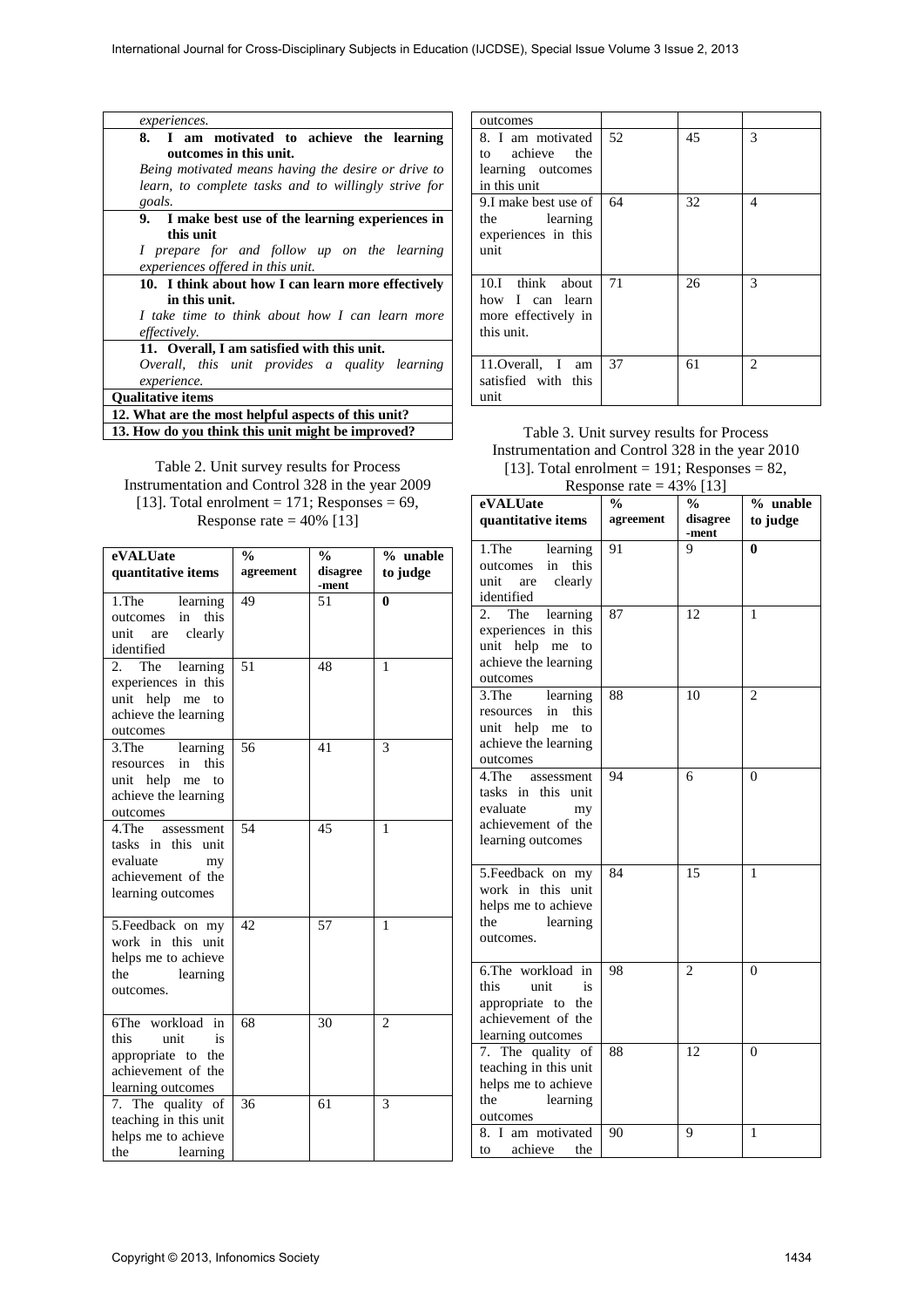| learning outcomes<br>in this unit                                        |    |    |   |
|--------------------------------------------------------------------------|----|----|---|
| 9.I make best use of<br>the learning<br>experiences in this<br>unit      | 93 | 6  |   |
| 10.I think about<br>how I can learn<br>more effectively in<br>this unit. | 86 | 14 | 0 |
| 11. Overall, I am<br>satisfied with this<br>unıt                         | 90 | 10 | 0 |

Table 4. Survey results on Industry visit. Total Responses (35%) on each question from industry visit survey

| ve, %<br>Q1 (From plant visit I<br>14<br>Strongly agree<br>understand the job of<br>80<br>Agree<br>90<br>control<br>Disagree<br>process<br>a<br>Strongly disagree<br>94<br>engineer<br>Unable to judge<br>100<br>Q2 (I understand the<br>12<br>Strongly agree<br>practical application<br>58<br>Agree<br>of<br>theories<br>that<br>Disagree<br>86<br>I<br>Strongly disagree<br>learned<br>in<br>lecture<br>90<br>Unable to judge<br>100<br>class)<br>Q3<br>(The<br>lecture<br>Strongly agree<br>10<br>58<br>materials<br>PI&C<br>Agree<br>on<br>82<br>sufficient<br>Disagree<br>to<br>are<br>Strongly disagree<br>86<br>understand<br>the<br>Unable to judge<br>100<br>different aspects of a<br>plant)<br>Q4 (I could learn PI<br>Strongly agree<br>16<br>&C more effectively<br>48<br>Agree<br>through this<br>Disagree<br>78<br>plant<br>Strongly disagree<br>88<br>visit)<br>Unable to judge<br>100<br>Q5 (Plant visit helps<br>Strongly agree<br>10<br>56<br>achieve<br>the<br>Agree<br>me<br>to<br>overall<br>Disagree<br>90<br>learning<br>outcomes of this part<br>Strongly disagree<br>92<br>Unable to judge<br>100<br>of the unit)<br>Strongly agree<br>30<br>Q6 (I am motivated<br>to take part of this<br>70<br>Agree<br>plant visit)<br>Disagree<br>88<br>Strongly disagree<br>94<br>Unable to judge<br>100<br>Q7 (Coordination of<br>Strongly agree<br>16<br>72<br>the<br>plant visit was<br>Agree<br>appropriate)<br>Disagree<br>84<br>Strongly disagree<br>90<br>Unable to judge<br>100 | Questationaries | Scale | Cumulati |
|---------------------------------------------------------------------------------------------------------------------------------------------------------------------------------------------------------------------------------------------------------------------------------------------------------------------------------------------------------------------------------------------------------------------------------------------------------------------------------------------------------------------------------------------------------------------------------------------------------------------------------------------------------------------------------------------------------------------------------------------------------------------------------------------------------------------------------------------------------------------------------------------------------------------------------------------------------------------------------------------------------------------------------------------------------------------------------------------------------------------------------------------------------------------------------------------------------------------------------------------------------------------------------------------------------------------------------------------------------------------------------------------------------------------------------------------------------------------------------------------------------|-----------------|-------|----------|
|                                                                                                                                                                                                                                                                                                                                                                                                                                                                                                                                                                                                                                                                                                                                                                                                                                                                                                                                                                                                                                                                                                                                                                                                                                                                                                                                                                                                                                                                                                         |                 |       |          |
|                                                                                                                                                                                                                                                                                                                                                                                                                                                                                                                                                                                                                                                                                                                                                                                                                                                                                                                                                                                                                                                                                                                                                                                                                                                                                                                                                                                                                                                                                                         |                 |       |          |
|                                                                                                                                                                                                                                                                                                                                                                                                                                                                                                                                                                                                                                                                                                                                                                                                                                                                                                                                                                                                                                                                                                                                                                                                                                                                                                                                                                                                                                                                                                         |                 |       |          |
|                                                                                                                                                                                                                                                                                                                                                                                                                                                                                                                                                                                                                                                                                                                                                                                                                                                                                                                                                                                                                                                                                                                                                                                                                                                                                                                                                                                                                                                                                                         |                 |       |          |
|                                                                                                                                                                                                                                                                                                                                                                                                                                                                                                                                                                                                                                                                                                                                                                                                                                                                                                                                                                                                                                                                                                                                                                                                                                                                                                                                                                                                                                                                                                         |                 |       |          |
|                                                                                                                                                                                                                                                                                                                                                                                                                                                                                                                                                                                                                                                                                                                                                                                                                                                                                                                                                                                                                                                                                                                                                                                                                                                                                                                                                                                                                                                                                                         |                 |       |          |
|                                                                                                                                                                                                                                                                                                                                                                                                                                                                                                                                                                                                                                                                                                                                                                                                                                                                                                                                                                                                                                                                                                                                                                                                                                                                                                                                                                                                                                                                                                         |                 |       |          |
|                                                                                                                                                                                                                                                                                                                                                                                                                                                                                                                                                                                                                                                                                                                                                                                                                                                                                                                                                                                                                                                                                                                                                                                                                                                                                                                                                                                                                                                                                                         |                 |       |          |
|                                                                                                                                                                                                                                                                                                                                                                                                                                                                                                                                                                                                                                                                                                                                                                                                                                                                                                                                                                                                                                                                                                                                                                                                                                                                                                                                                                                                                                                                                                         |                 |       |          |
|                                                                                                                                                                                                                                                                                                                                                                                                                                                                                                                                                                                                                                                                                                                                                                                                                                                                                                                                                                                                                                                                                                                                                                                                                                                                                                                                                                                                                                                                                                         |                 |       |          |
|                                                                                                                                                                                                                                                                                                                                                                                                                                                                                                                                                                                                                                                                                                                                                                                                                                                                                                                                                                                                                                                                                                                                                                                                                                                                                                                                                                                                                                                                                                         |                 |       |          |
|                                                                                                                                                                                                                                                                                                                                                                                                                                                                                                                                                                                                                                                                                                                                                                                                                                                                                                                                                                                                                                                                                                                                                                                                                                                                                                                                                                                                                                                                                                         |                 |       |          |
|                                                                                                                                                                                                                                                                                                                                                                                                                                                                                                                                                                                                                                                                                                                                                                                                                                                                                                                                                                                                                                                                                                                                                                                                                                                                                                                                                                                                                                                                                                         |                 |       |          |
|                                                                                                                                                                                                                                                                                                                                                                                                                                                                                                                                                                                                                                                                                                                                                                                                                                                                                                                                                                                                                                                                                                                                                                                                                                                                                                                                                                                                                                                                                                         |                 |       |          |
|                                                                                                                                                                                                                                                                                                                                                                                                                                                                                                                                                                                                                                                                                                                                                                                                                                                                                                                                                                                                                                                                                                                                                                                                                                                                                                                                                                                                                                                                                                         |                 |       |          |
|                                                                                                                                                                                                                                                                                                                                                                                                                                                                                                                                                                                                                                                                                                                                                                                                                                                                                                                                                                                                                                                                                                                                                                                                                                                                                                                                                                                                                                                                                                         |                 |       |          |
|                                                                                                                                                                                                                                                                                                                                                                                                                                                                                                                                                                                                                                                                                                                                                                                                                                                                                                                                                                                                                                                                                                                                                                                                                                                                                                                                                                                                                                                                                                         |                 |       |          |
|                                                                                                                                                                                                                                                                                                                                                                                                                                                                                                                                                                                                                                                                                                                                                                                                                                                                                                                                                                                                                                                                                                                                                                                                                                                                                                                                                                                                                                                                                                         |                 |       |          |
|                                                                                                                                                                                                                                                                                                                                                                                                                                                                                                                                                                                                                                                                                                                                                                                                                                                                                                                                                                                                                                                                                                                                                                                                                                                                                                                                                                                                                                                                                                         |                 |       |          |
|                                                                                                                                                                                                                                                                                                                                                                                                                                                                                                                                                                                                                                                                                                                                                                                                                                                                                                                                                                                                                                                                                                                                                                                                                                                                                                                                                                                                                                                                                                         |                 |       |          |
|                                                                                                                                                                                                                                                                                                                                                                                                                                                                                                                                                                                                                                                                                                                                                                                                                                                                                                                                                                                                                                                                                                                                                                                                                                                                                                                                                                                                                                                                                                         |                 |       |          |
|                                                                                                                                                                                                                                                                                                                                                                                                                                                                                                                                                                                                                                                                                                                                                                                                                                                                                                                                                                                                                                                                                                                                                                                                                                                                                                                                                                                                                                                                                                         |                 |       |          |
|                                                                                                                                                                                                                                                                                                                                                                                                                                                                                                                                                                                                                                                                                                                                                                                                                                                                                                                                                                                                                                                                                                                                                                                                                                                                                                                                                                                                                                                                                                         |                 |       |          |
|                                                                                                                                                                                                                                                                                                                                                                                                                                                                                                                                                                                                                                                                                                                                                                                                                                                                                                                                                                                                                                                                                                                                                                                                                                                                                                                                                                                                                                                                                                         |                 |       |          |
|                                                                                                                                                                                                                                                                                                                                                                                                                                                                                                                                                                                                                                                                                                                                                                                                                                                                                                                                                                                                                                                                                                                                                                                                                                                                                                                                                                                                                                                                                                         |                 |       |          |
|                                                                                                                                                                                                                                                                                                                                                                                                                                                                                                                                                                                                                                                                                                                                                                                                                                                                                                                                                                                                                                                                                                                                                                                                                                                                                                                                                                                                                                                                                                         |                 |       |          |
|                                                                                                                                                                                                                                                                                                                                                                                                                                                                                                                                                                                                                                                                                                                                                                                                                                                                                                                                                                                                                                                                                                                                                                                                                                                                                                                                                                                                                                                                                                         |                 |       |          |
|                                                                                                                                                                                                                                                                                                                                                                                                                                                                                                                                                                                                                                                                                                                                                                                                                                                                                                                                                                                                                                                                                                                                                                                                                                                                                                                                                                                                                                                                                                         |                 |       |          |
|                                                                                                                                                                                                                                                                                                                                                                                                                                                                                                                                                                                                                                                                                                                                                                                                                                                                                                                                                                                                                                                                                                                                                                                                                                                                                                                                                                                                                                                                                                         |                 |       |          |
|                                                                                                                                                                                                                                                                                                                                                                                                                                                                                                                                                                                                                                                                                                                                                                                                                                                                                                                                                                                                                                                                                                                                                                                                                                                                                                                                                                                                                                                                                                         |                 |       |          |
|                                                                                                                                                                                                                                                                                                                                                                                                                                                                                                                                                                                                                                                                                                                                                                                                                                                                                                                                                                                                                                                                                                                                                                                                                                                                                                                                                                                                                                                                                                         |                 |       |          |
|                                                                                                                                                                                                                                                                                                                                                                                                                                                                                                                                                                                                                                                                                                                                                                                                                                                                                                                                                                                                                                                                                                                                                                                                                                                                                                                                                                                                                                                                                                         |                 |       |          |
|                                                                                                                                                                                                                                                                                                                                                                                                                                                                                                                                                                                                                                                                                                                                                                                                                                                                                                                                                                                                                                                                                                                                                                                                                                                                                                                                                                                                                                                                                                         |                 |       |          |
|                                                                                                                                                                                                                                                                                                                                                                                                                                                                                                                                                                                                                                                                                                                                                                                                                                                                                                                                                                                                                                                                                                                                                                                                                                                                                                                                                                                                                                                                                                         |                 |       |          |
|                                                                                                                                                                                                                                                                                                                                                                                                                                                                                                                                                                                                                                                                                                                                                                                                                                                                                                                                                                                                                                                                                                                                                                                                                                                                                                                                                                                                                                                                                                         |                 |       |          |
|                                                                                                                                                                                                                                                                                                                                                                                                                                                                                                                                                                                                                                                                                                                                                                                                                                                                                                                                                                                                                                                                                                                                                                                                                                                                                                                                                                                                                                                                                                         |                 |       |          |
|                                                                                                                                                                                                                                                                                                                                                                                                                                                                                                                                                                                                                                                                                                                                                                                                                                                                                                                                                                                                                                                                                                                                                                                                                                                                                                                                                                                                                                                                                                         |                 |       |          |
|                                                                                                                                                                                                                                                                                                                                                                                                                                                                                                                                                                                                                                                                                                                                                                                                                                                                                                                                                                                                                                                                                                                                                                                                                                                                                                                                                                                                                                                                                                         |                 |       |          |
|                                                                                                                                                                                                                                                                                                                                                                                                                                                                                                                                                                                                                                                                                                                                                                                                                                                                                                                                                                                                                                                                                                                                                                                                                                                                                                                                                                                                                                                                                                         |                 |       |          |
|                                                                                                                                                                                                                                                                                                                                                                                                                                                                                                                                                                                                                                                                                                                                                                                                                                                                                                                                                                                                                                                                                                                                                                                                                                                                                                                                                                                                                                                                                                         |                 |       |          |

| O8 (Overall I am<br>happy with this plant<br>visit) | Strongly agree<br>Agree<br>Disagree<br>Strongly disagree<br>Unable to judge | 18<br>76<br>84<br>92<br>100 |
|-----------------------------------------------------|-----------------------------------------------------------------------------|-----------------------------|
| Q9 (Plant visit is an                               | Strongly agree                                                              | 36                          |
| important part of this                              | Agree                                                                       | 78                          |
| unit and it should                                  | Disagree                                                                    | 84                          |
| retained with the unit                              | Strongly disagree                                                           | 90                          |
| outcomes                                            | Unable to judge                                                             | 100                         |

## **B: Qualitative Survey**

Students put their qualitative evaluation in two evaluation criteria as given in Table 1 which is available in unit wise Full Unit Report (FUR) which is not published online for students/staff access. Only unit coordinator can access the eVALUate FUR report for his/her own unit so that he or she can reflect for effective unit delivery. The qualitative data of 2009 was utilized for selection of thoughtful fusion components in effective teaching and course delivery in the year of 2010. These new fusion competencies of 2010 were in the area of 'active learning', active teaching and in the area of 'administrative/leadership competency. Students qualitative reflections (FUR-2010) was indication of their strong satisfaction on each and every competency through their positive qualitative statements and few statements are presented below: The source of these statement is FUR-2010 of Curtin University on ChE 328 (Process Instrumentation & Control).

- *The problem based learning style gives a good idea of what is expected*
- *Class problems which was good for us on understanding of the units*
- *Class problems essentially give me an idea on how to apply whatever are thought in lecture*
- *Class problems were the most effective means of learning the content after going through these in the lectures the content become more clear*
- *A lot of class problems in class for each section which really helps to learn what is expected*
- *Lectures & tutorials help to a better understanding of the unit.*
- *The many examples in the lectures and tutorials were helpful in achieving the outcomes for the unit.*
- *Site visit which is a real eye opener that shows how instrumentation and control system are widely used in the industries*
- *The project expose students with the knowledge of process control in the industry*